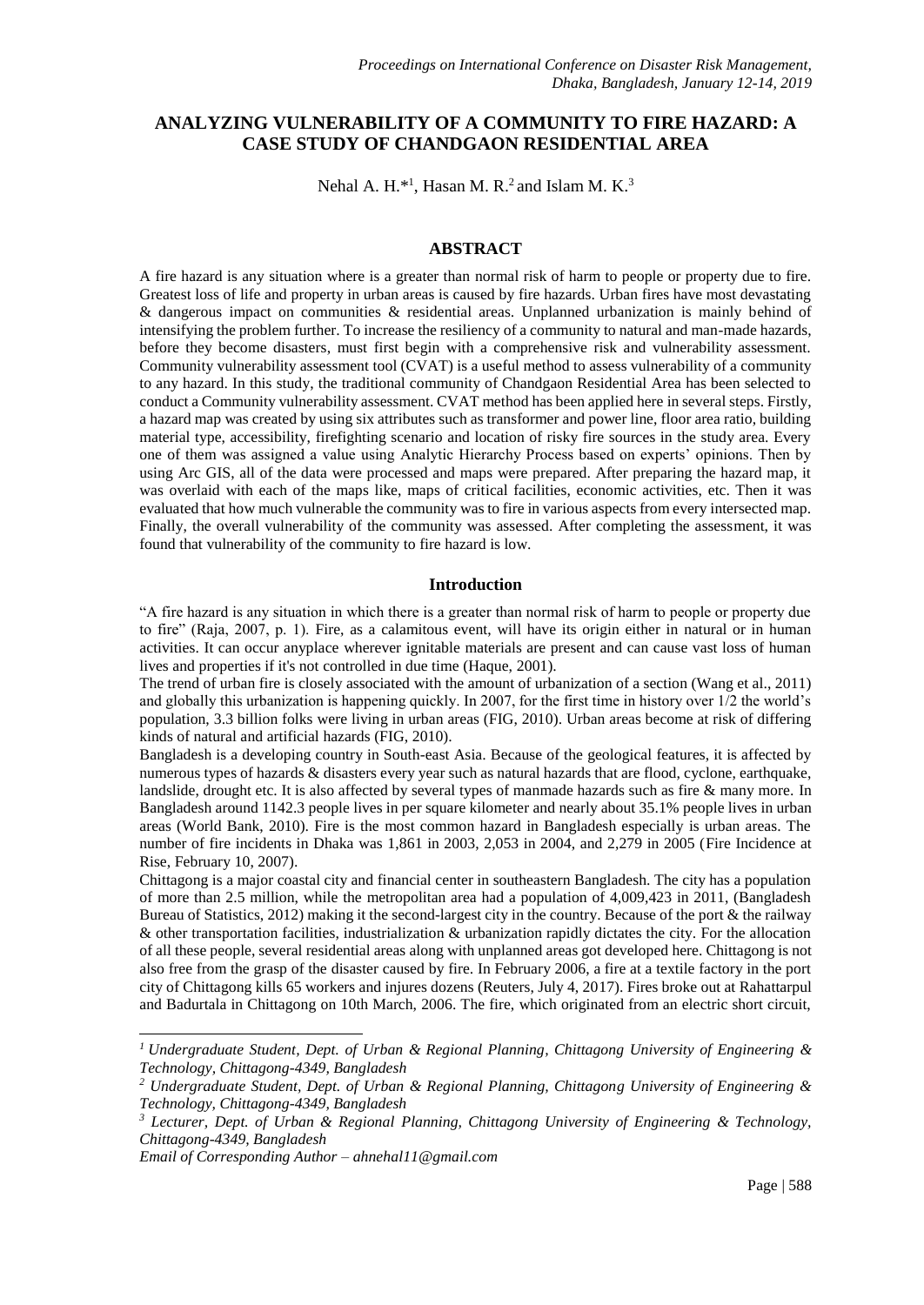burnt assets worth about Tk.7 lakh, the fire officials said (Fire Incidence at Rise, February 10, 2007). Because of this, the fire vulnerability assessment is very necessary in Chittagong.

#### **Study Area Profile**

The study area is Chandgaon R/A at ward no.4 of Chittagong City Corporation situated on the bank of Karnaphuli River. Ward no. 4 is the most densely populated (131,212) ward of Chittagong city and have a residential building value of 129 million US dollar (CDMP. 2009). Chandgaon have a population near 30,000 (Bangladesh Bureau of Statistics, 2012). The global positioning of Chandgaon is around the 91° 52' 10" N and 22° 21' 40" S. It is developed by Chittagong Development Authority (CDA) in 1978, it has 663 multistoried residential buildings on 741 plots in two blocks. (Alamgir, 2007).



 *Map 1: Base map of the study area Map 2: Location map of the study area*

# **Methodology**

# **Fire Vulnerability Map**

It was prepared by combining five layers of info using Arc GIS software. Every layer was prepared on the basis of a single attribute which was selected while the data were collected. Those fire hazard attributes are:

# *Electric pole & line*

The electrical poles and electricity wire were located by field survey. A buffer area of six meter around each pole and four meters along the line was demarcated and the buildings within this buffer area were located.

#### *Existence of fire sources*

In the study area, there are sources that can ignite or amplify a fire. Buildings with those were distinguished.

# *Accessibility*

If the road giving access building is too narrow (assumed width less than 10 ft.) for fire engines to enter, the buildings cannot be served effectively by it and the structure became vulnerable to fire.

# *Building material type*

All the buildings were categorized as kutcha, pucca and semi-pucca categorized on the basis of materials.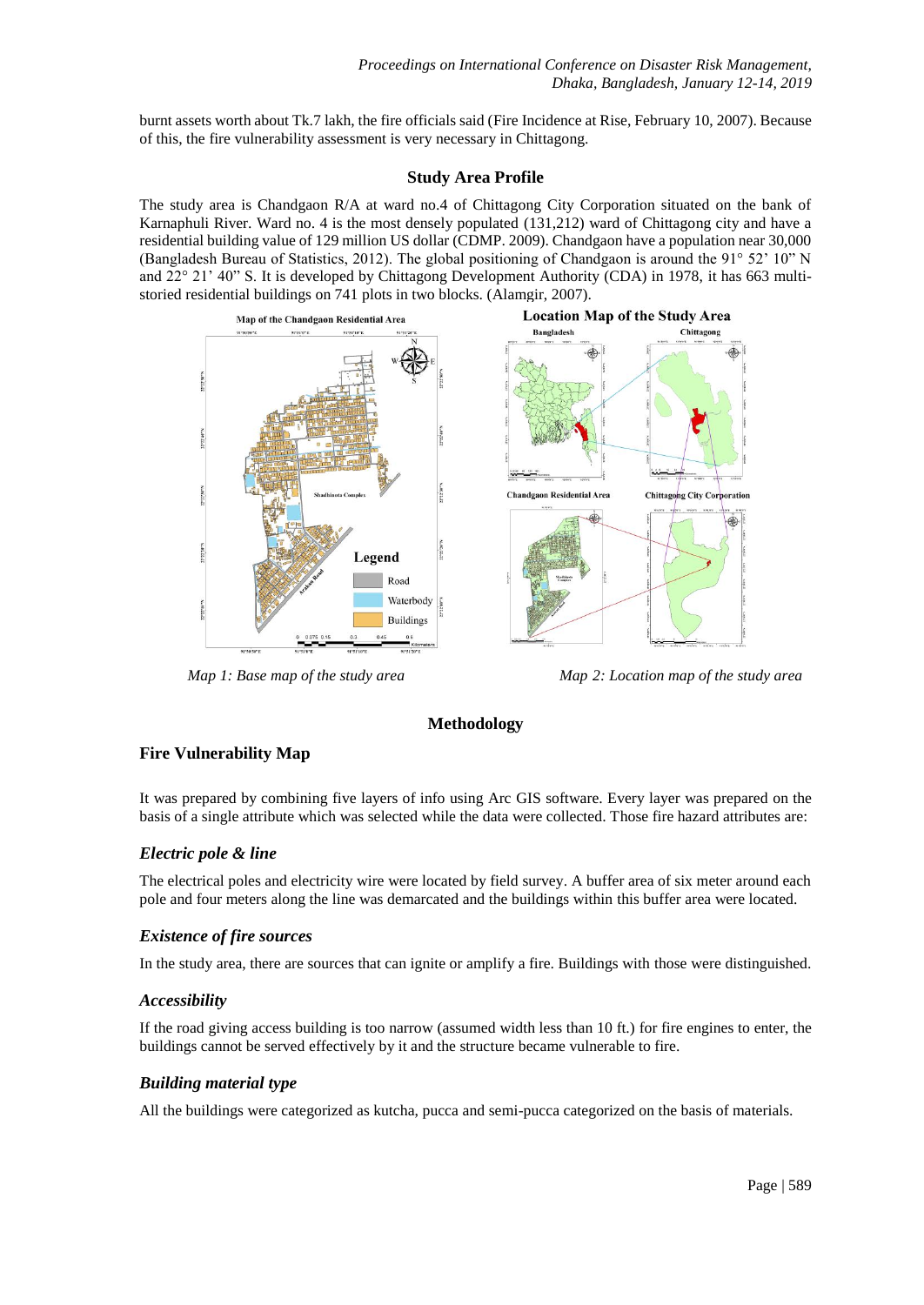# *Floor area ratio (FAR)*

For preparing this map, this equation was followed: [Floor area  $=$  (Build area  $\times$  Building height in stories) / Plot area]. Then every building was categorized as very low floor area ratio & moderately low floor area ratio. The data for attributes were collected from the GIS map produced by Chittagong City Corporation of 2007 and field level survey of 2018. But before, the attributes were ranked using the Analytic Hierarchy Process (AHP). AHP requires a pre-defined weight to input which has been taken from 15 famous fire experts of Bangladesh.

#### **Fire vulnerability analysis**

### *Critical Facilities Analysis*

This analysis focuses on finding out the vulnerabilities of key facilities or resources within the community. Firstly the critical facilities are to be identified, then a vulnerability assessment would be conducted on those facilities.

#### *Economic vulnerability analysis*

The aim of this analysis was to find out economic vulnerability to fire hazard. Firstly, the economic features are to be identified, then a vulnerability assessment would be conducted on those features.

#### *Environmental vulnerability analysis*

To find out environmental vulnerability, sorting out secondary hazard risk consideration sites are necessary. Secondary impacts occur when hazard events create new hazards such as toxic releases.

### *Social vulnerability analysis*

In this analysis, vulnerability to fire hazard is cross checked with some social aspects.



# **The Fire Vulnerability Map**

*Map 3: The fire vulnerability map* Figure 1: Comparison of vulnerability of buildings

The weight determined the AHP with the basis of the famous expert opinion are: Electric pole and line=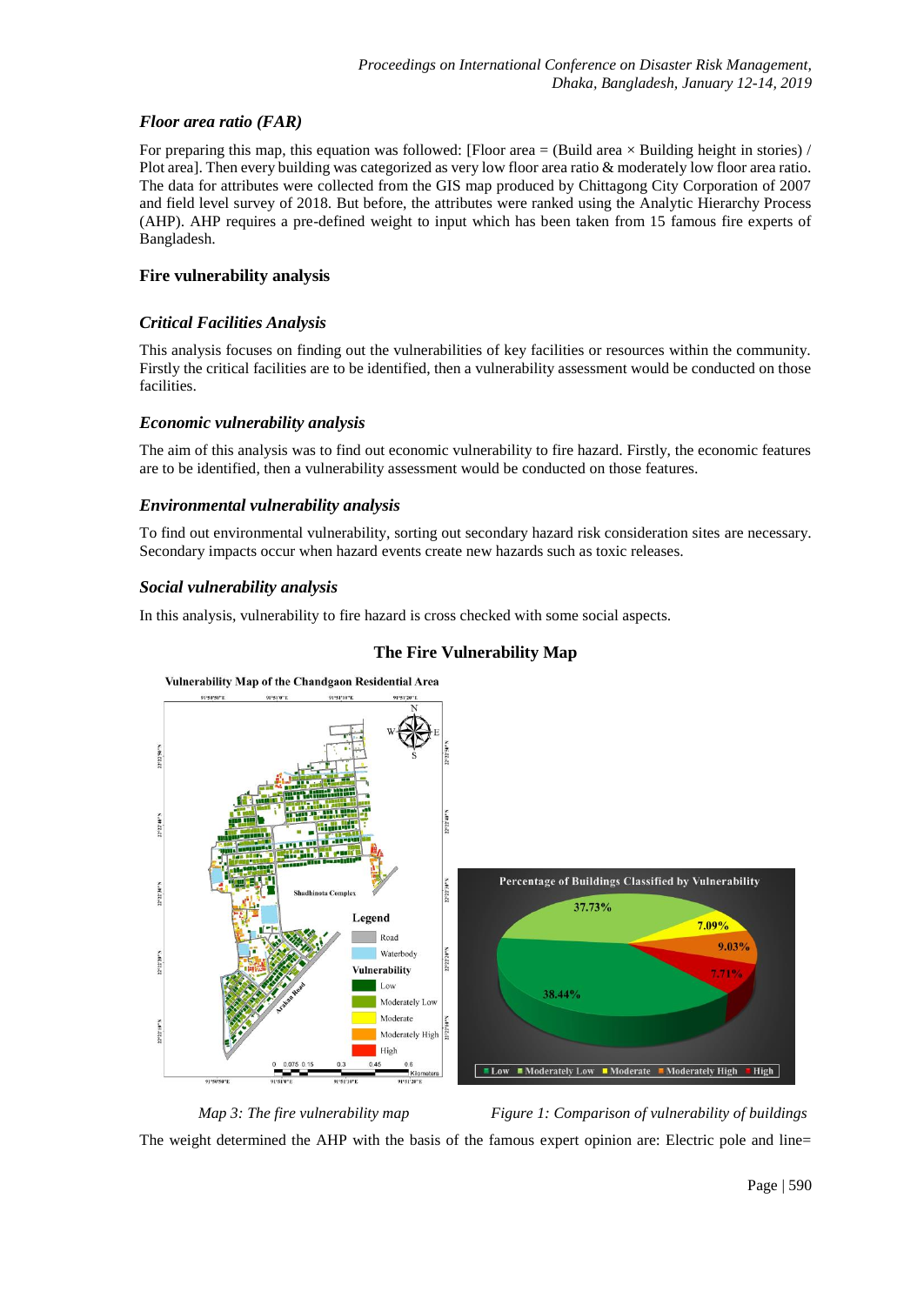0.122; Availability of fire source=  $0.354$ ; Accessibility=  $0.247$ ; Material type=  $0.135 \& FAR = 0.141$ . Vulnerability score= Weight for electric pole and line× (0 for Not Vulnerable or 1 for Vulnerable) + weight for availability of fire source  $\times$  (1 for Available and 0 for Not available) + weight for accessibility  $\times$  (1 for No access or 0 for Access) + weight for building material type  $\times$  (1 for Pucca; 2 for Semi-kutcha or 3 for Kutcha) + weight for floor area ratio $\times$  (0 for Very Low or 1 for Moderately Low FAR). The buildings of the map were classified according to the score into five classes: low, moderately low, moderate, moderately high and high.

The map shows that most of the buildings are low & moderately low vulnerable for fire. Number of highly vulnerable buildings is significantly low & normally found in the unplanned clusters in the area. Number of moderate & moderately highly vulnerable buildings is also significantly low.

# **Fire Vulnerability Analysis**

# **Critical facilities vulnerability analysis**

At first all the critical facilities in Chandgaon Residential Area were identified such as: Educational institutions, Religious centers, Government organizations, Healthcare facilities, Bank, Community facilities, NGO offices. Finally, the following vulnerability map was prepared that represents which critical facilities.



 *Map 4: Vulnerability map of critical f. Figure 2: Comparison of vulnerability of critical f.*

We can see that, most of the critical facilities has low & moderately low vulnerability. Only 2.09% has moderate vulnerability. No economic features have high & moderately high vulnerability.

# **Economic vulnerability Analysis**

Different types of economic activities were found on the study area. Most of them are resident oriented such as grocery stores, pharmacy, restaurants, filling stations, cyber cafes, mobile shops, super shops etc. Only one shopping mall was found in the area.

For preparing the inventory location of these has been collected from the GIS map and field survey regarding the economic features. Finally, the following map was prepared that represents which economic features are vulnerable to fire and which are not.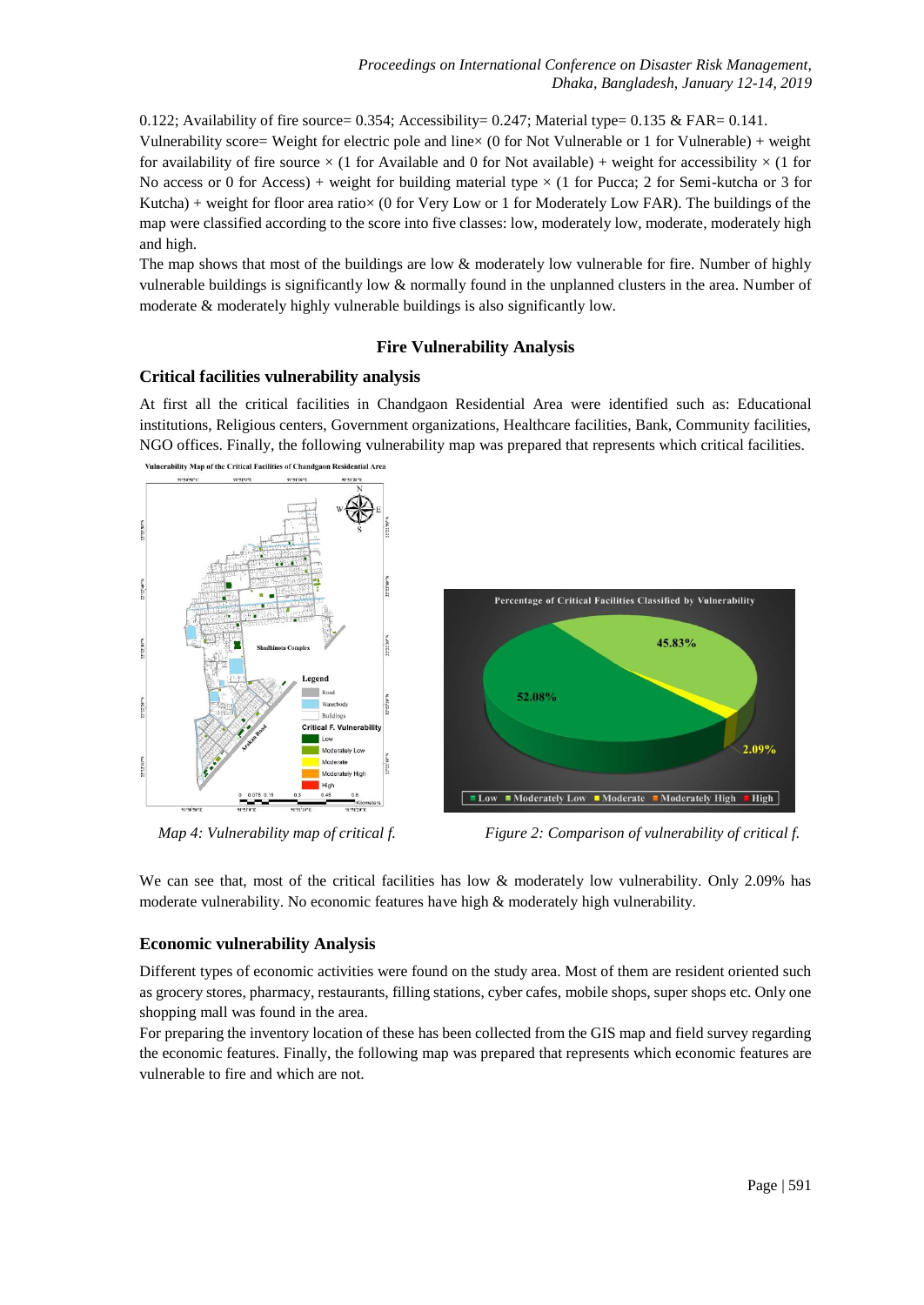

*Map 5: Vulnerability map of economic f. Figure 3: Quantitative comparison of vulnerability of economic f.*

As we can see, most of the economic features have moderately low and low vulnerability. Only 15.38% & 16.92% buildings has moderate & moderately high vulnerability. No economic features have high vulnerability.

### **Environmental vulnerability analysis**

Secondary impacts occur when hazard events create new hazards such as toxic releases. Only features that can cause secondary risk found in the study area are filling stations. For preparing the inventory location of these has been collected from the GIS map and field survey regarding the secondary risky features. Finally, the following map was prepared that represents which secondary risky features are vulnerable to fire and which are not.



*Map 6: Vulnerability map of environmental f. Figure 4: Comparison of vulnerability of environmental f.* 

As we can see, most of the environmental features, specifically 75% has low vulnerability. The rest 25% has